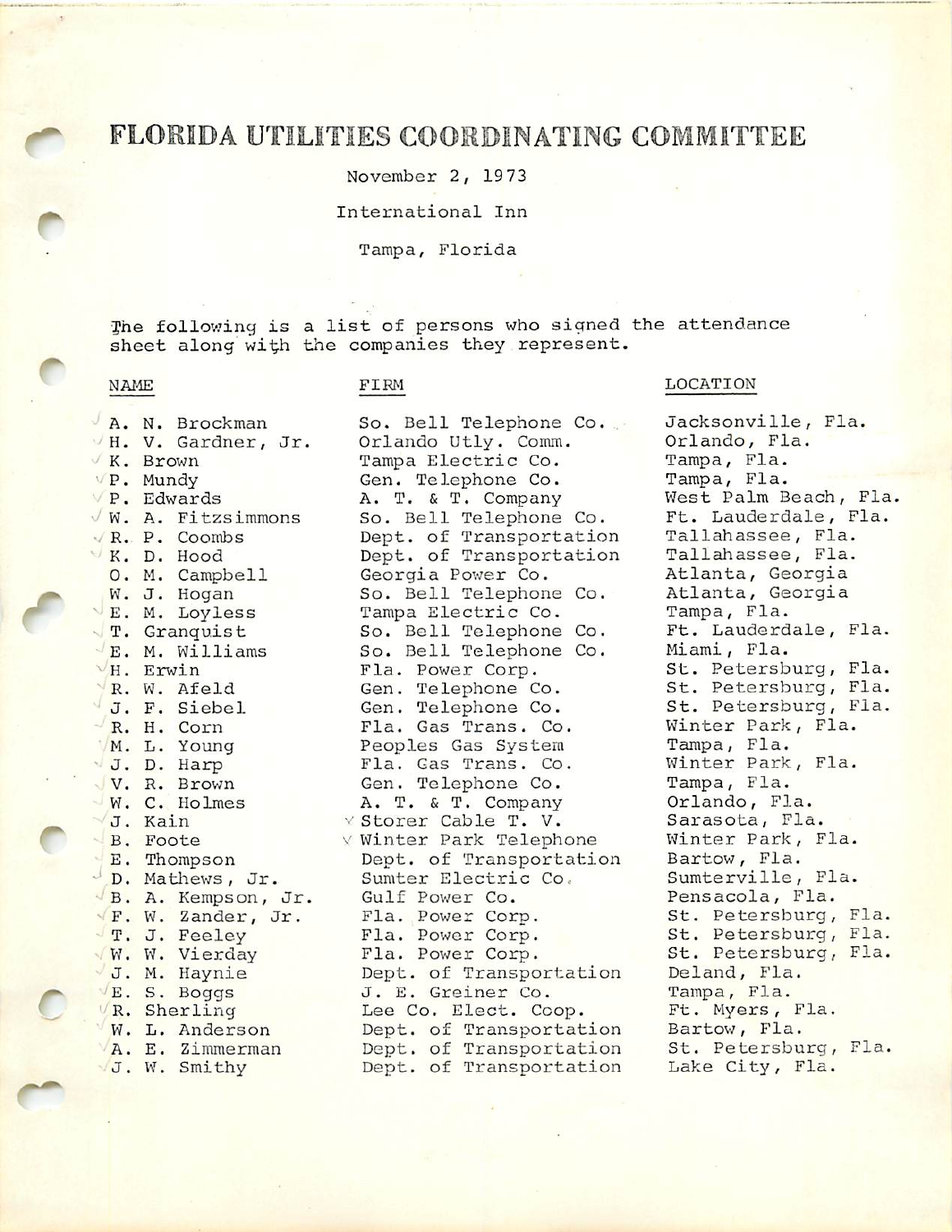D. S. Hoon, Jr. J. C. Geddings W. P. Doyle V H. Deno R. F. Smith C. W. Combee J. Harris L. Summers  $\mathcal{A}_i$ D. K. Smith H. Howard  $\sqrt{D}$ . F. Johnson R. E. Olderman  $\sqrt{\mathsf{C}}$ . W. Matheny, Jr.

City of St. Petersburg City of St. Petersburg United Tel. Co. of Fla. Palatka Gas Authority Palatka Gas Authority Lakeland Water Div. Fla. Telephone Corp. Fla. Telephone Corp. Lakeland Utilities Gen. Telephone Co. Gen. Telephone Co. Tampa Fire Dept. Dept. of Public Works

NAME FIRM FIRM LOCATION

 $\mathcal{L}_{\mathbf{a}}$ 

St. Petersburg, Fla. St. Petersburg, Fla. Ft. Myers, Fla. Palatka, Fla. Palatka, Fla. Lakeland, Fla. Leesburg, Fla. Leesburg, Fla. Lakeland, Fla. Clearwater, Fla. Tampa, Fla. Tampa, Fla. Tampa, Fla.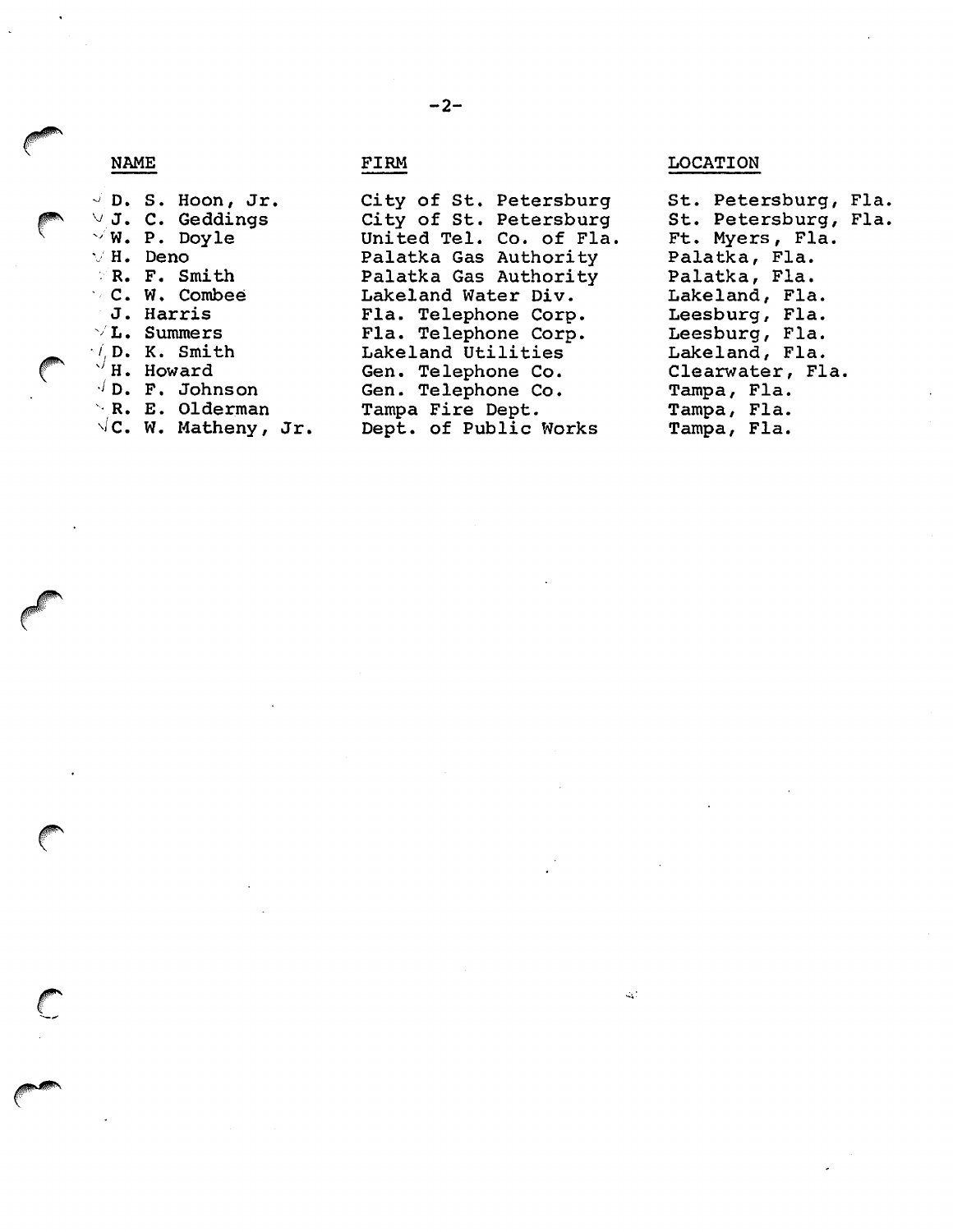The November 2 meeting of the Florida Utilities Coordinating Committee was called to order by Chairman Norton Brockman (So. Bell, Jacksonville). As is customary, this was followed by self-introductions after which the Secretary read the minutes of the August 3 meeting which were then adopted as read.

### Old Business

Mr. Paul Mundy, (Gen. Telephone, Tampa) Chairman of the Plant Protection Sub-committee made an interesting presentation of information gathered on the recent inspection trip taken by members of this Sub-committee to Hyattsville, Maryland and Syracuse, New York to observe their plant protection systems in operation. Slides were used to emphasize the points of<br>interest. Following the presentation the Sub-committee's Following the presentation the Sub-committee's recommendations were presented in booklet form. The specific recommendations of the Committee as stated on Pages three through eight of the report were read to the full Committee and recommended for adoption at that time. A rather lengthy discussion followed concerning the need for such a program. The recommendation was seconded by Mr. Verne Brown ( Gen. Telephone, Tampa) and the vote carried unanimously.

Mr. Pop Edwards (A. T. & T. Long Lines, West Palm Beach) requested assistance of the group in putting together a pack age of cable hazards and protection methods to be used in conjunction with the Committee's report when presenting the recommendations to various groups about the State who may be interested in implementing such a one number plant protection call system.

Mr. Bob Corn, (Fla. Gas Trans., Winter Park) Chairman of the Standing Committee reported on changes to the PPM 30-4 and since Mr. Roger Coombs (D. 0. T., Tallahassee) was present he was asked to review the changes and modifications to PPM 30-4. Mr. Coombs stated that all secondary roads were being removed from PPM 30-4 and put under PPM 20-5 and that the major change in PPM 30-4 concerns the lump sum for reimbursable work. This is being changed from \$5,000 to \$10,000. He stated that all estimates were to be prepared just as before; however and that the Department of Transporation fiscal policy must be changed to reflect the increase to \$10,000. This is being done at the<br>present time. All agreements must be changed to reflect the All agreements must be changed to reflect the \$10,000 level also and a hoped for completion date on this is January 1, 1974. Mr. Ernest Salley (D.O.T.) asked Mr. Coombs to caution those present concerning engineering work done prior to a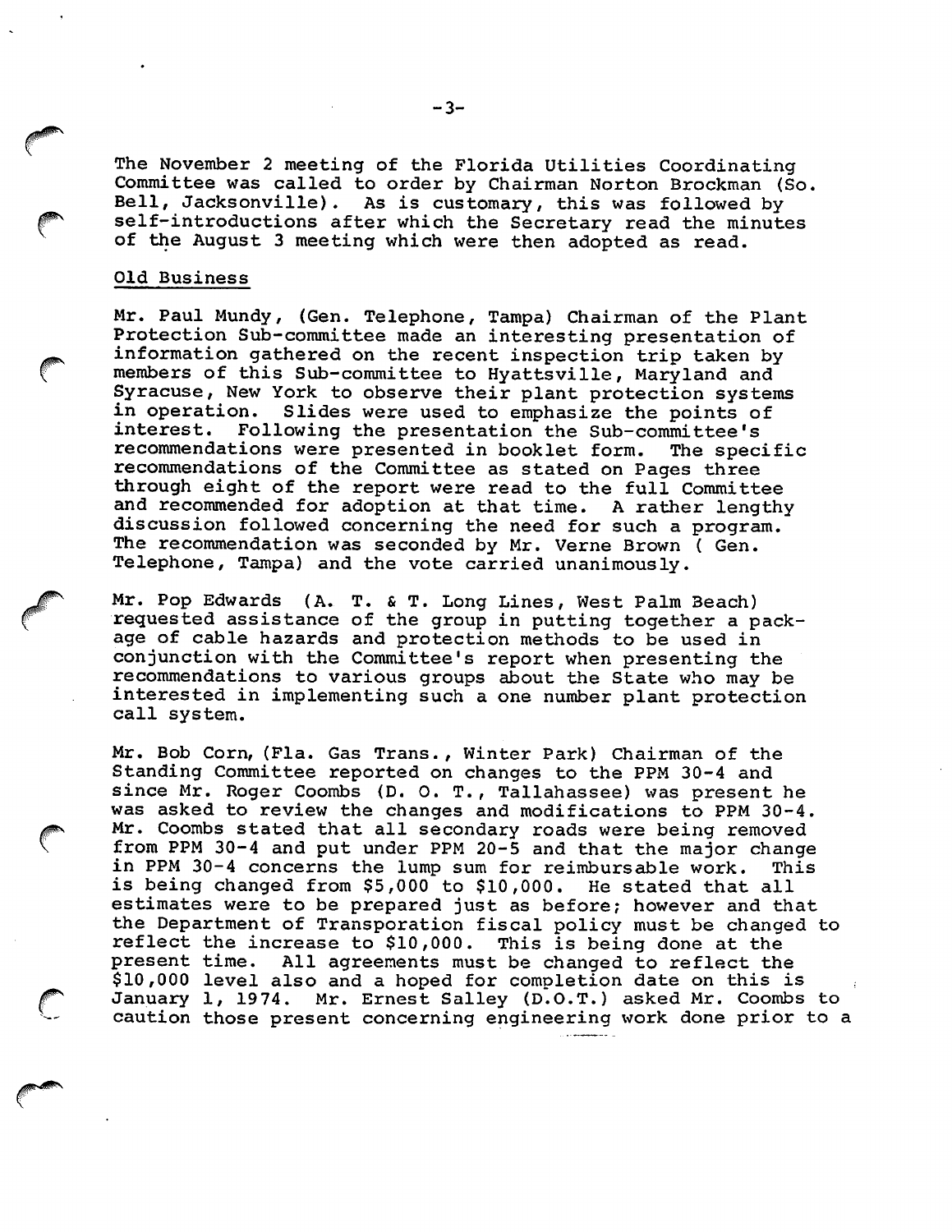letter of authorization. It was emphasized that any work done prior to the date on the letter of authorization was not reimbursable. Mr. Ken Brown (Tampa Electric, Tampa) pointed out that this was a situation where Engineering work was necessary before a preliminary estimate could be made to request reimbursement and yet this work would not qualify for reimbursement since it had to be done before the letter of authorization could be issued.

Another point which Mr. Salley ask Mr. Coombs to stress was concerning rights-of-way. On Federally funded projects where private easements are needed for road right-of-way and the utility is forced to go out and buy additional right-of-way, in your estimate for the project you must show the cost of aquisition of right-of-way. You are entitled to reimbursement for both the cost of the appraisal plus the land. If the additional rightof-way consists of a number of parcels then this should be shown on a sketch showing various parcels and the parcels numbered individually with the cost of each parcel indicated. The cost of the land can be a fair appraisal statement from the right-ofway section of the utility aquiring the land and does not necessarily have to be the actual purchased document.

Mr. Coombs also mentioned that a utility accommodations guide had been approved as of October 31 by D.O.T. personnel and should be approved by the Secretary of D.O.T. and printed by January, 1974.

The Standing Committee also reported on the topic of identification, for overhead crossings for limited access highways. Mr. Corn reported that it was the feeling of the Standing Committee that a Sub-committee should be appointed for the purpose of discussing with the members of D.O.T. the type of identification to be used and to determine if the identification markers that most utilities already are in the process of using would serve this purpose. A Sub-committee was then nominated consisting of the following members:

Mr. Ken Brown, Tampa Electric Co., Tampa - to represent power. Mr. Bill Fitzsimmons, So. Bell, Plant City - to represent telephone. Mr. Pop Edwards, A T & T, West Palm Beach - to represent long lines. Mr. Lee Young, Peoples Gas, Tampa - to represent gas companies.

The latter name was submitted because it was the feeling of some members present that perhaps identification should be extended to underground facilities as well, particularly on limited access right-of-way. The above named members were then elected without opposition to serve as the Sub-committee to investigate the plant identification methods with D.O.T.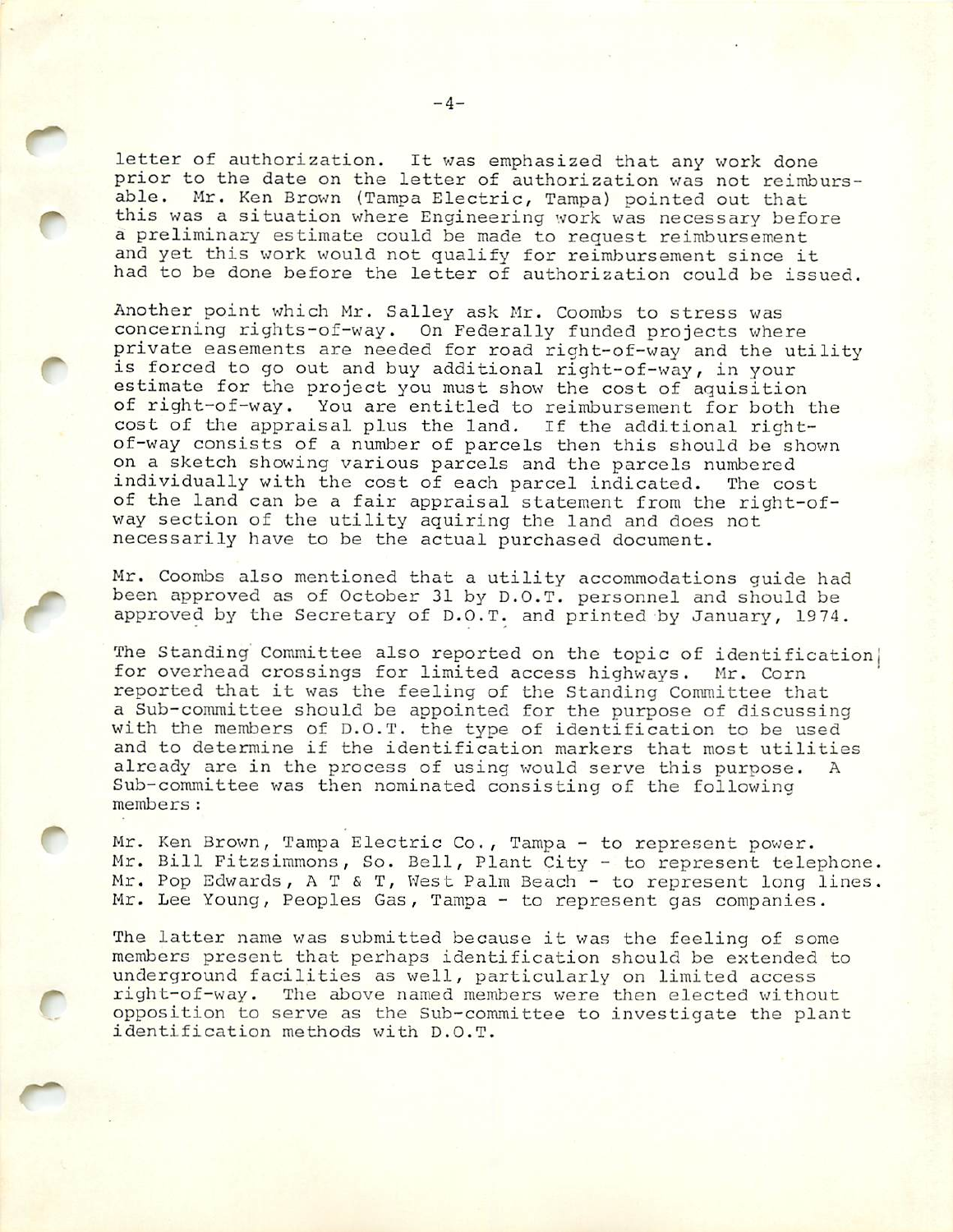Mr. B. A. Kempson, Chairman of the Utility Accommodations Guide reported on the public hearing which he attended in Tallahassee concerning presentation and adoption of the guide. He stated that the gas interest had presented a substantial case concerning the requirements of the guide as far as their industry is concerned. In the interim no information had been forthcoming from Tallahassee concerning the fate of the guide and the latest information was what Mr. Roger Coombs had presented earlier this meeting.

Mr. Ken Brown, Chairman of the Traffic Control Sub-committee was then called on for his report. Mr. Brown prefaced his remarks by a comment with regard to pole identification and the fact that identification didn't necessarily lend itself to just the limited access highways but that it was necessary to identify the plant in almost any area and he felt that most utilities were doing this by some means or other at the present time. He wondered if this type of identification wasn't sufficient to satisfy the needs of the D.O.T.

Mr. Brown then reported that he had received communication from Mr. Bob Freeman concerning a letter he had sent to Mr. Freeman of Visual Products Corp. concerning demonstrations that had been performed with traffic cones that were internally lighted for<br>night use. Since this Committee is interested in eliminating Since this Committee is interested in eliminating the old Class B barricade because of its bulk and ease of being knocked over and at the same time since the Traffic Control Manual is in process of being revised and reissued in the near future, it would seem very opportune at this time to consider a product such as the internally lighted cones which could be used at night and possibly incorporate this in the drawings of the revised "Manual". Mr. Brown's response to Mr. Freeman was to point out that the Committee had produced drawings of urban conditions which created problems and presented them to the Traffic Control Committee in the D.O.T. sometime back only to have them rejected. He further pointed out that we were continu ing to have problems complying with the Traffic Control Manual and if it were possible to redesign some of the traffic control methods, in particular the elimination of the Class B barricades, certainly we would be in favor of doing this.

Mr. Verne Brown, Chairman of the Color Code Sub-committee, re ported that he had still been unable to find any National Committee that had a color code that they were recommending for national approval. He also reminded the group that in 1969 the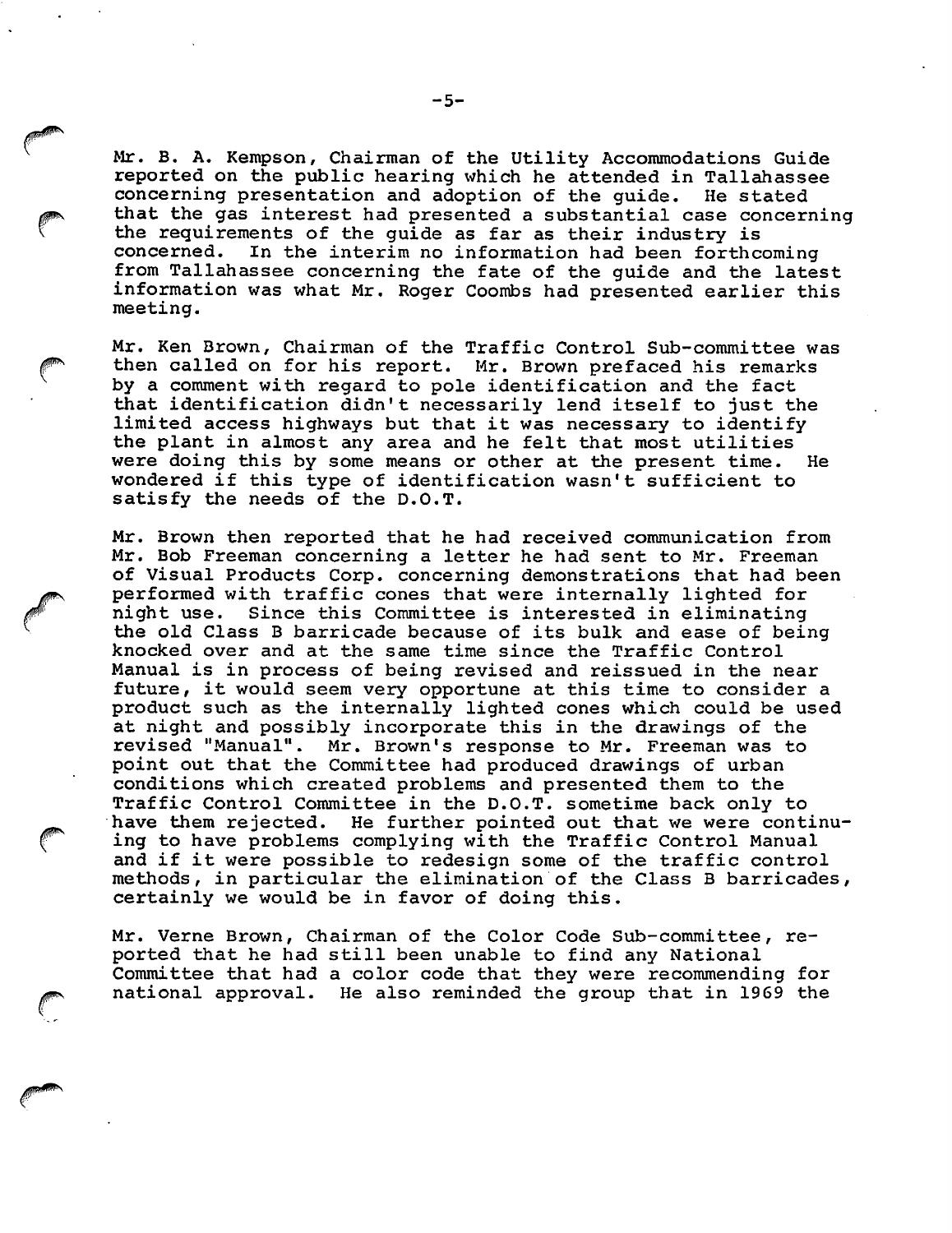Florida Utilities Coordinating Committee had adopted a standard color code which it would recommend to all municipals and utilities<br>for new work. Also within the past thirty to sixty days the Also within the past thirty to sixty days the St. Petersburg Utility Coordinating Committee had adopted the color code recommended by the Florida Utilities Coordinating Committee for use in their area. No further action was anticipated with regard to standard color code.

Mr. Brown stated that he had received a letter from the American Public Works Association concerning a meeting they were holding PUBLIC WORKS ASSOCIATION CONCERNING a meeting they were noturing<br>in Denver in which they were requesting all American Right-Of-Way<br>members to attend and to make recommendations concerning the<br>establishment of local utility establishment of local utility coordinating committees in their areas. In response to this letter Mr. Brown took the liberty of supplying them with copies of this Committee's by-laws as well as those of several of the local utility coordinating committees in and around Tampa.

Mr. Verne Brown, also reporting on the space allocating sub committee, mentioned the American Public Works Association also had a committee, of which he was a member, working on space allocation and that they were working on a report which emphasized the need for coordination in general on all projects. This report the need for coordination in general on all projects. would be made as a recommendation to the Federal Highway Administration. It was tentatively scheduled for completion for the end of this year; however it probably will be extended over to the<br>first or second quarter of next year now. They were particularly first or second quarter of next year now. concerned over existing city ordinances and how they handled the various problems of new construction. A field study has been complete and is now being compiled for printing. Upon completion, complete and is now being compiled for printing. copies were to be sent to all members of the Advisory Committee; however as of this date, Mr. Brown had not received a copy of this report.

Under old business Mr. Ed Williams (Southern Bell, Miami) brought<br>up the desirability of combining the Florida Utilities Coordinating<br>Committee meeting with the American Bight-Of-Way Association Committee meeting with the American Right-Of-Way Association meetings in order to eliminate unnecessary travel and reduce the number of times the various attendees would have to be absent from their jobs. This would also represent some economic benefits in the amount of travel to the various companies being represented. The advantages of a joint meeting appeared obvious and further discussion indicated that there was a good possibility that the August meeting of the Florida Utilities Coordinating Committe may discussion indicated that there was a good possibility that<br>August meeting of the Florida Utilities Coordinating Commi<br>be so scheduled to coinside with the American Right-Of-Way Association and that they should be contacted in order to establish